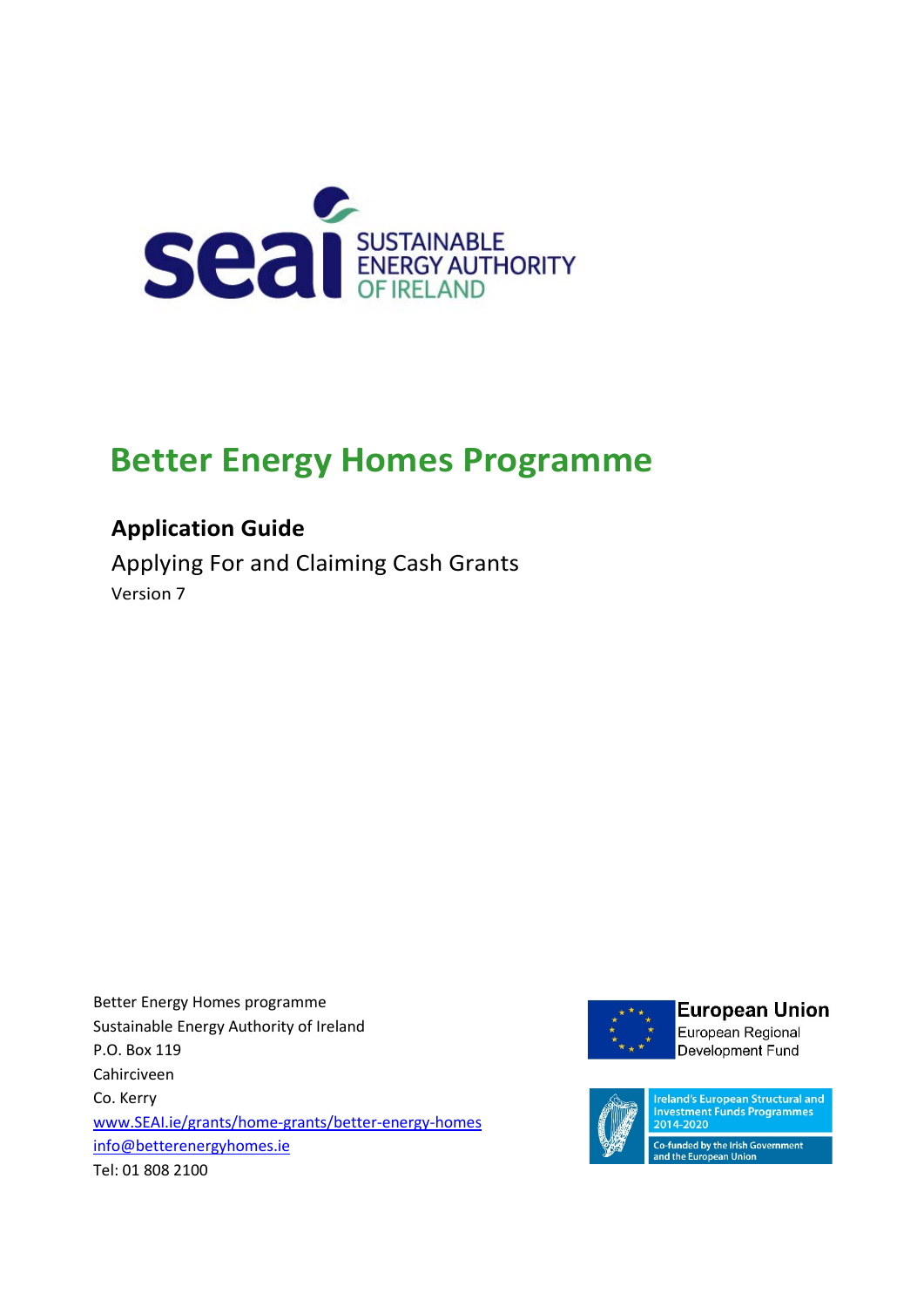

#### **IMPORTANT NOTICES**

- It is the responsibility of each applicant to the programme to ensure that they have read, and fully understand, this Application Guide (including importantly the **Terms and Conditions of the programme** as set out in Section 8) and the Home Owner Application Form before submitting a signed Application Form. Failure to fully adhere to the provisions of this Application Guide and the Application Form may result in application refusal, grant revocation, payment request refusal or grant claw back, depending on the particular status and stage of the grant (the 'Grant')
- Applicants may be selected aspart of a sample verification and/or technical inspection process to ensure that grant aided works have been carried out and to the required specification. Where selected, applicants are required to grant access to their home for inspection within a specified period, failure of which may lead to grant refusal or grant clawback.
- SEAI accepts no liability or responsibility, whether for breach of contract, negligence or otherwise, in respect of any claim or cause of action arising out of, or in relation to, any equipment, product, work, system or installation in respect of which grant approval was given bySEAI.
- This Application Guide will be revised periodically. Check the SEAI website or call our contact centre to ensure that you have the latestversion.

#### **Table of Contents**

| 1.1 |  |  |  |  |
|-----|--|--|--|--|
| 1.2 |  |  |  |  |
| 1.3 |  |  |  |  |
| 1.4 |  |  |  |  |
| 1.5 |  |  |  |  |
|     |  |  |  |  |
|     |  |  |  |  |
|     |  |  |  |  |
|     |  |  |  |  |
|     |  |  |  |  |
|     |  |  |  |  |
|     |  |  |  |  |
|     |  |  |  |  |
|     |  |  |  |  |
|     |  |  |  |  |
|     |  |  |  |  |
|     |  |  |  |  |
|     |  |  |  |  |
|     |  |  |  |  |
|     |  |  |  |  |
|     |  |  |  |  |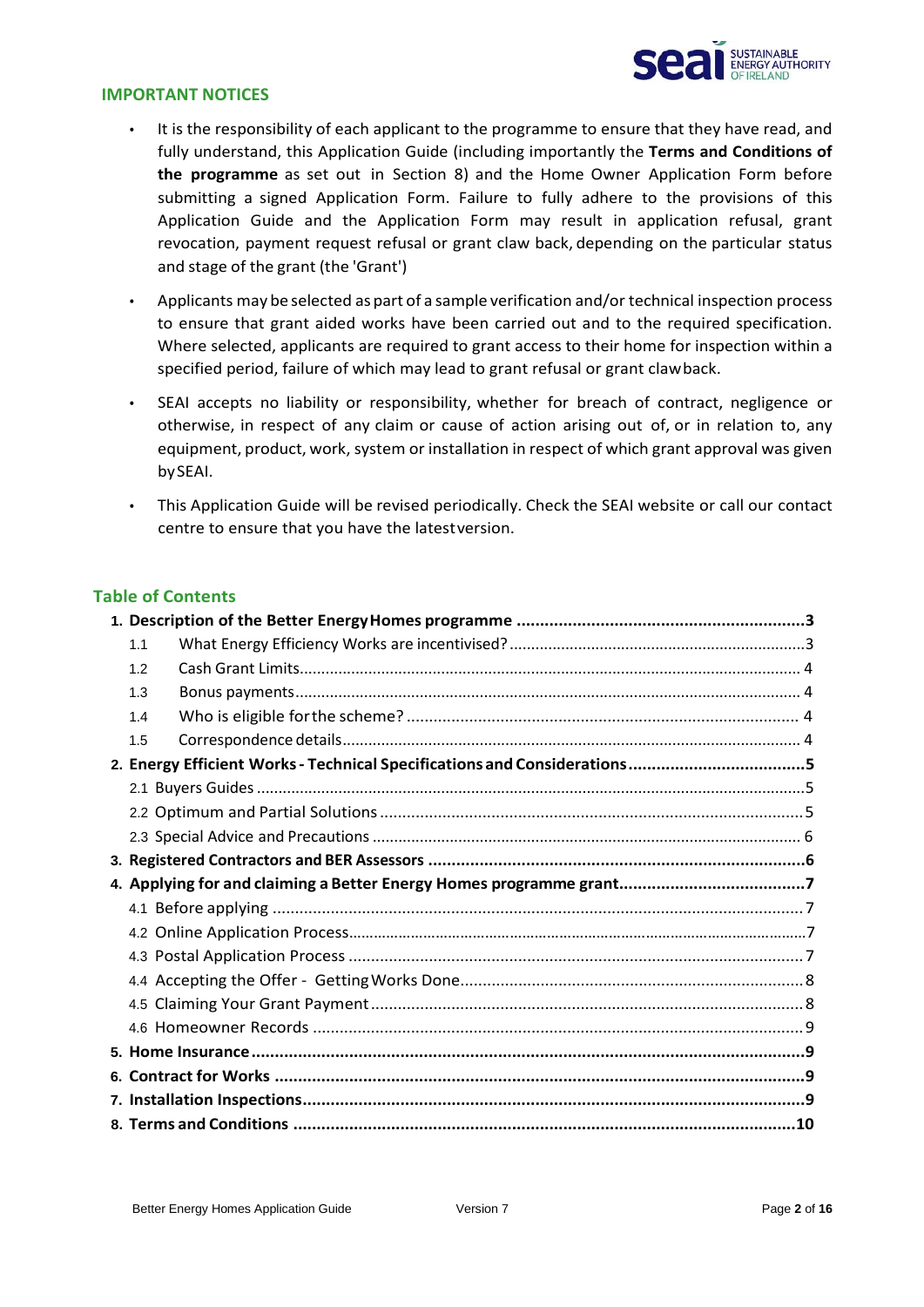<span id="page-2-0"></span>

# **1. Description of the Better Energy Homes Programme**

The Irish Government, through SEAI, wishes to encourage people to improve the energy performance of their homes by incentivising the cost of installing various upgrade measures. The Better Energy Homes provides assistance to homeowners to reduce energy use, and greenhouse gas emissions while improving the comfort levels within their home and making significant savings on energy costs. The incentive isin the form of a **Cash Grant.** Cash grants are fixed, irrespective of home size, though where actual expenditure is lower than the grant value onlythe lower amount will be paid.

#### **1.1. What Energy Efficiency Works are incentivised?**

Grants are available to eligible applicants for undertaking the following works, in accordance with the requirements of the contractor Code of Practice and Technical Specification.

| <b>ENERGY EFFICIENT WORKS</b><br><b>CASH GRANT VALUE*</b> |                                   |                       |        |  |
|-----------------------------------------------------------|-----------------------------------|-----------------------|--------|--|
|                                                           | <b>Attic</b>                      |                       | €300   |  |
|                                                           | Wall – Cavity                     |                       | €300   |  |
|                                                           |                                   | Apartment (any) OR    | €1,200 |  |
|                                                           | <b>Wall - Internal Dry Lining</b> | Mid-terrace House     |        |  |
|                                                           |                                   | Semi-detached OR      | €1,800 |  |
| <b>Insulation</b>                                         |                                   | End of Terrace        |        |  |
|                                                           |                                   | <b>Detached House</b> | €2,400 |  |
|                                                           |                                   | Apartment (any) OR    | €2,750 |  |
|                                                           |                                   | Mid-terrace House     |        |  |
|                                                           | <b>Wall - External</b>            | Semi-detached OR      | €4,500 |  |
|                                                           |                                   | End of Terrace        |        |  |
|                                                           |                                   | <b>Detached House</b> | €6,000 |  |
| <b>Heating</b>                                            | <b>Heating Controls Upgrade</b>   |                       | €700   |  |
| <b>Controls</b>                                           |                                   |                       |        |  |
| <b>Solar Thermal</b><br>Solar Thermal                     |                                   |                       | €1,200 |  |
| <b>Heat Pump</b>                                          | Air to Water                      |                       | €3,500 |  |
| Systems *                                                 | Ground Source to Water            |                       | €3,500 |  |
|                                                           | <b>Exhaust Air to Water</b>       |                       | €3,500 |  |
|                                                           | Water to Water                    |                       | €3,500 |  |
|                                                           | Air to Air                        |                       | €600   |  |
| <b>Bonus</b>                                              | For 3 <sup>rd</sup> measure       |                       | €300   |  |
|                                                           | For 4 <sup>th</sup> measure       |                       | €100   |  |
| €50**<br><b>Building Energy Rating(BER)</b>               |                                   |                       |        |  |

*\* Grants available from April 2018.*

Grant amounts accurate at time of going to print. To confirm the latest grant amounts visit [www.seai.ie.](http://www.seai.ie/)

Cash Grants are a set value unless expenditure is below the set value, in which case the actual expenditure will be reimbursed.

Homeowners must undertake a Building Energy Rating (BER) on their home **after** grant aided works have been completed. A homeowner is entitled to BER funding of €50 once per home. This funding will be applied to your grant application automatically provided other qualifying works are being funded under the Programme and you have never applied previously for BER funding.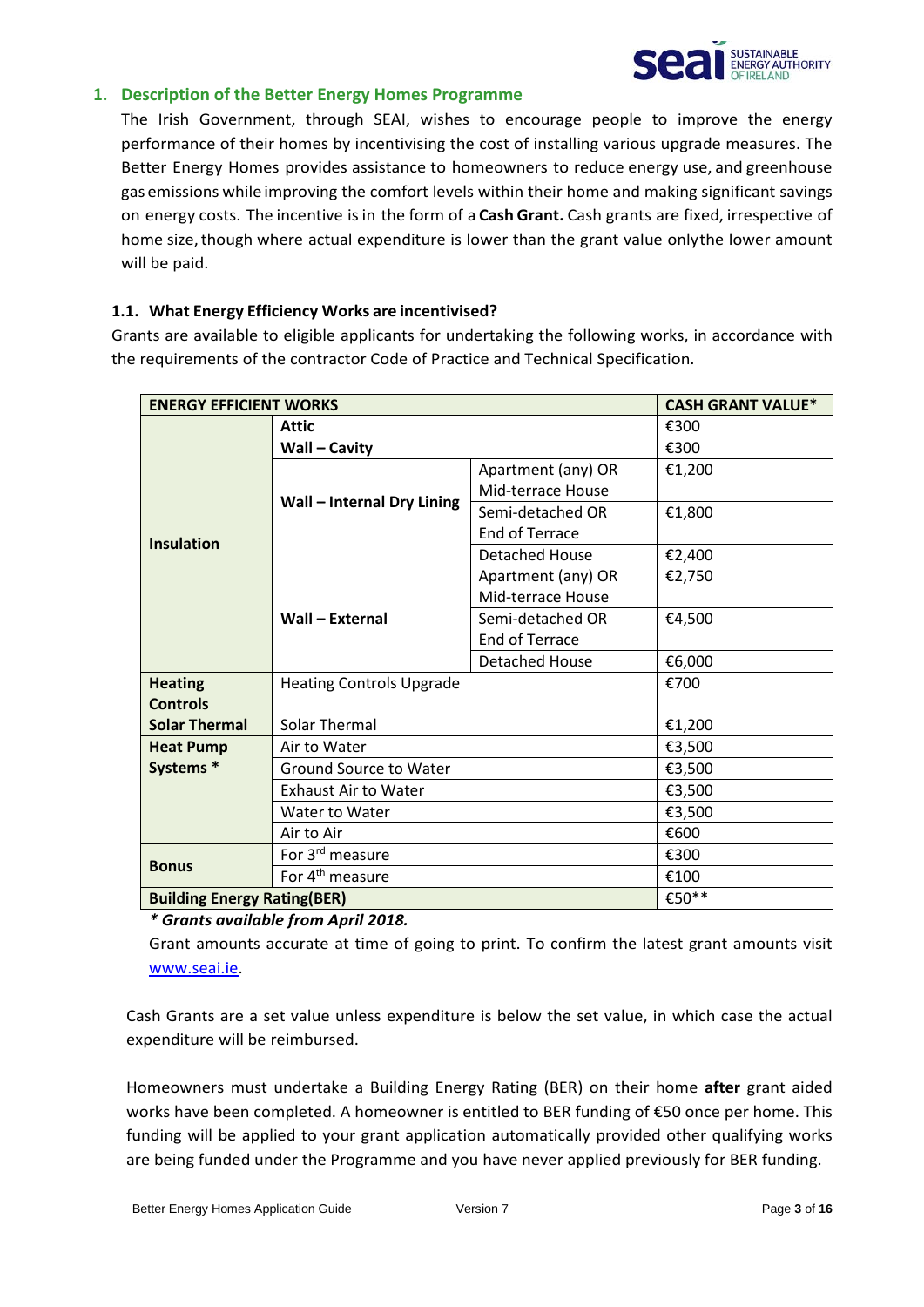

You will be informed during the online grant application process if BER funding is available for your home or as part of your Letter of Grant Offer if you have applied through the post. It is advisable that you apply for and undertake all planned grant aided works at the same time to minimise the costs of multiple BER assessments.

In the instance where a Contractor is completing works within his own home then only the cost of materials will be deemed qualifying expenditure.

Grants may only be claimed after the measures are fully completed and the contractor has been paid by or has entered into a financing agreement with the homeowner. Failure to satisfy this requirement is considered a breach of the Programme Terms and Conditions (see Section 8 below).

# <span id="page-3-0"></span>**1.2. Cash Grant Limits**

Cash Grants are for a set amount asset out in section 1.1 above. This isthe amount irrespective of home size and is the amount which will be paid at time of claiming the grant. Cash Grants are set value unless expenditure is below the set value, in which case the actual expenditure will be reimbursed. Also in the instance where a Contractor is completing works within his own home then only the cost of materials will be deemed qualifying expenditure.

# <span id="page-3-1"></span>**1.3. Bonus payments**

A bonus of €300 will be payable on the third measure and an additional €100 on fourth measures where all measures are successfully delivered in line with the rules of the programme. Neither a Building Energy Rating (BER) nor a Technical Assessment can be counted as a measure for the purposes of the bonus payments. The Bonus applies to the full grant history of each home and where measures were successfully drawn down previously.

# <span id="page-3-2"></span>**1.4. Who is eligible for the programme?**

**Insulation and Heat Control grants** - available to all homeowners of dwellings built and occupied before 2006. [Homes built from 2006 onwards will have been constructed to the 2003 Building Regulations]

**Heat Pump Systems and Thermal Solar Grants**- available to all homeowners of dwellings built and occupied before 2011. [Homes built from 2011 onwards should have been constructed to 2008 Building Regulations.]

To be eligible to apply to the Better Energy Homes programme, the following criteria must be met:

- Grant approval from SEAI must be in place before any purchase of materials or commencement of measures undertaken.
- In the case of a Heat Pump System grant application, a Technical Assessment must have been completed on the dwelling and the Technical Assessment document uploaded with the Heat Pump grant application, in advance of receiving grant approval. Please ensure that you submit your completed Technical Assessment document with the Application Form, in order to received grant approval for a Heat Pump System.
- The grant offer, once accepted by the applicant, remains valid for  $\sin(6)$  months from the date of issue of grant offer notification.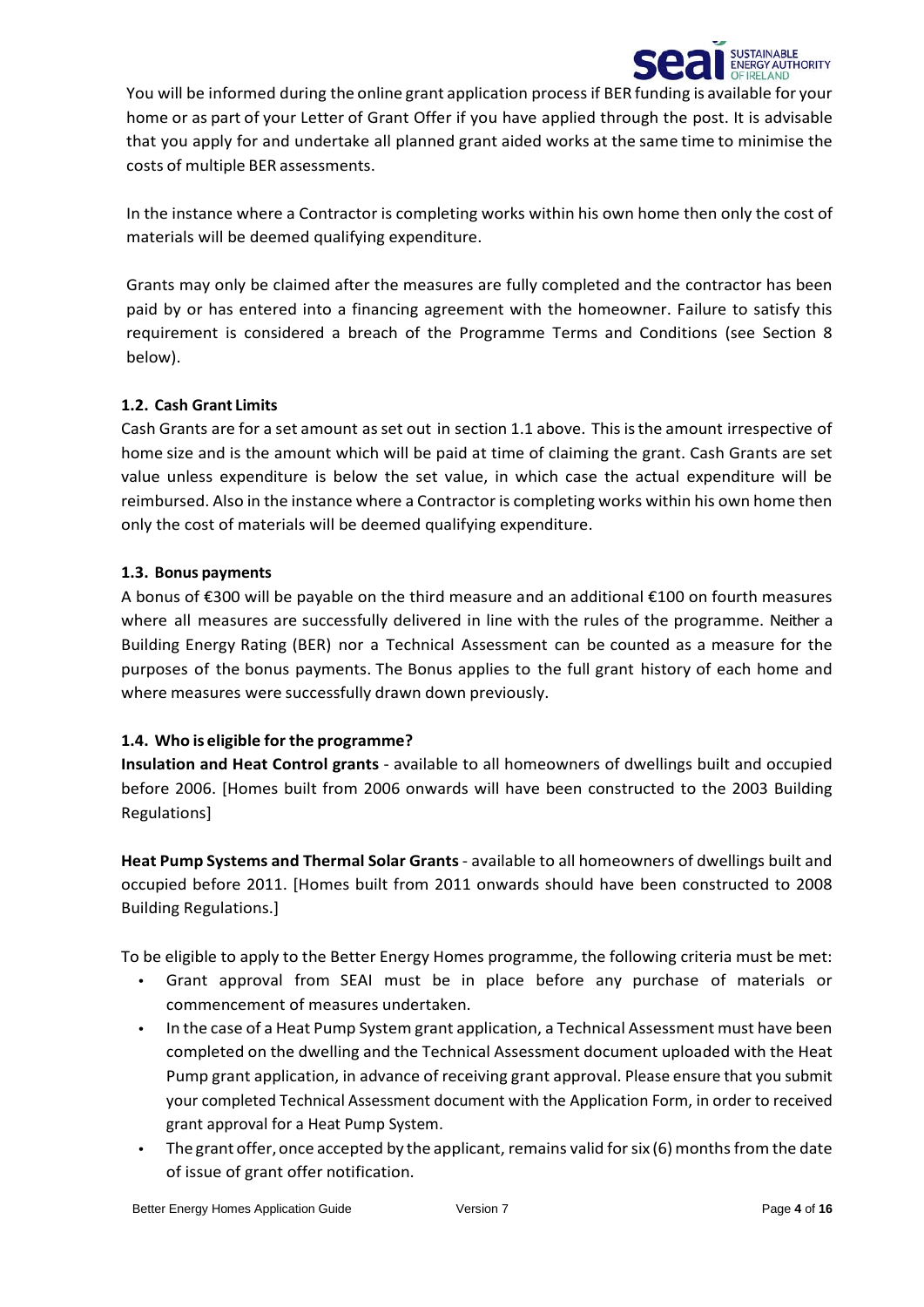

- Applicants to the Better Energy Homes programme must use SEAI registered Contractors who are active on the registered Contractor List at the time ofworks.
- In the case of a Heat Pump System grant application, the Technical Assessment must be carried out by an independent SEAI registered Technical Advisor, who is active on the registered Technical Advisor list at the time of works.
- The measure being applied for must be for newly fitted materials/ products and cannot have been incentivised previously in the particular home under any other grant programme.
- Qualifying expenditure includes materials and labour, except in the instance where a Contractor is completing works within his own home in which case only the cost of materials will be deemed qualifying expenditure.

#### **1.5. Correspondence details**

The correspondence details supplied to SEAI will be used for grant documentation, reminders and scheme updates. The address for written correspondence will be the address associated with the MPRN\* and applications must make appropriate arrangements for the recovery of correspondence in instances where this is not their primary address. Separately applicants are required to supply SEAI with valid email and phone contact details as appropriate. Applicants are notified that contact details must not be those of a SEAI registered contractor. Applicants are urged to monitor their contact details and to duly respond to any correspondence received from SEAI.

\*MPRN is the Meter Point Reference Number. This number appears on your electricity bill, and is 11 digits long. The address associated with the MPRN will be the contact address used by SEAI for all postal correspondence. You should ensure that the details registered with ESB networks for this MPRNare correct and accurate.

# **2. Energy Efficient Works - Technical Specifications and Considerations**

All works must be undertaken by an SEAI registered contractor in accordance with the technical requirements set out in the Contractor Code of Practice and Technical Specification. The table below sets out the summary performance requirements, however you are strongly advised to consult with your appointed contractor for details, noting that homeowners cannot unilaterally waive any of the programme requirements.

| <b>Measure</b> |                                   | <b>Summary Requirement</b>                                   |
|----------------|-----------------------------------|--------------------------------------------------------------|
|                | <b>Attic</b>                      | Ceiling Level: Target U-value $\leq$ 0.16 W/m <sup>2</sup> K |
|                |                                   | Rafter Level: Target U-value ≤ 0.20 W/m <sup>2</sup> K       |
|                | <b>Wall - Cavity</b>              | NSAI Agrément Certified system or equivalent                 |
| Insulation     |                                   | Target U-value $\leq$ 0.27 W/m <sup>2</sup> K                |
|                | <b>Wall - External</b>            | NSAI Agrément Certified system or equivalent                 |
|                |                                   | Target U-value $\leq$ 0.27 W/m <sup>2</sup> K                |
|                | <b>Wall - Internal Dry Lining</b> | Target U-value $\leq$ 0.27 W/m <sup>2</sup> K                |

| <b>Measure</b>                  | <b>Summary Requirement</b>             |
|---------------------------------|----------------------------------------|
|                                 | Upgrade comprising:                    |
|                                 | Two zones (space and water) with 7 day |
| <b>Heating Controls Upgrade</b> | programmer (time/temperature)          |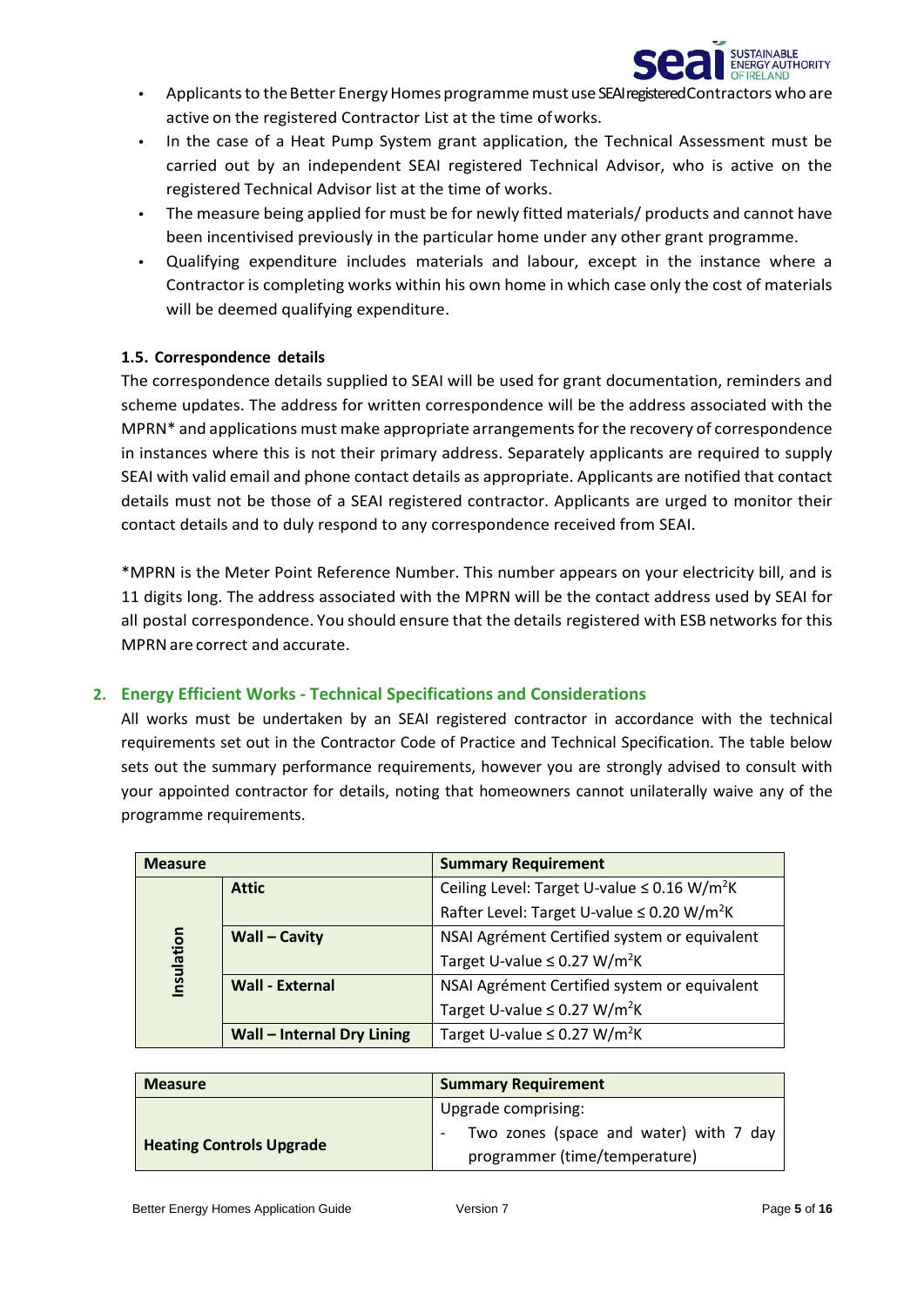|                                     | OF IRELAND                                                                                                                                                                                                                                                                                                                                                                            |
|-------------------------------------|---------------------------------------------------------------------------------------------------------------------------------------------------------------------------------------------------------------------------------------------------------------------------------------------------------------------------------------------------------------------------------------|
|                                     | of<br>control<br>electric<br>Time/temperature<br>immersion                                                                                                                                                                                                                                                                                                                            |
|                                     | 1 additional zone OR installation of sufficient<br><b>TRVs</b>                                                                                                                                                                                                                                                                                                                        |
| <b>Heat Pump Systems</b>            | Use a registered SEAI Technical Advisor to<br>mandatory Technical<br>the<br>out<br>carry<br>Assessment of the dwelling, prior to grant<br>approval.<br>Dwelling must meet the required Heat Loss<br>Indicator to be eligible for the Heat Pump<br>System grant.<br>The Heat Pump System must satisfy the<br>technical requirements specified by the<br>Better Energy Homes Programme. |
| <b>Solar Thermal</b>                | Product (panel/tube) must be on SEAI registered<br>product list and supplying 10kWh/m <sup>2</sup> Yr                                                                                                                                                                                                                                                                                 |
| <b>Building Energy Rating (BER)</b> | Use a registered BER assessor and BER published<br>on National Administration System                                                                                                                                                                                                                                                                                                  |

**CAR I SUSTAINABLE** 

**GY ALITHORITY** 

# **2.1. Buyers Guides**

SEAI has developed a range of detailed Homeowner Guides for all of the above measures, to guide homeowners and inform their purchase decision. These guides will also help homeowners ensure that they get the best information and service from their chosen contractor. These guides are available at www.SEAI.ie/grants/home-grants/better-energy-homes or by calling 01 808 2100.

# **2.2. Optimum and Partial Solutions**

The contractor must ensure that, in the case of insulation, an optimal whole-element solution is provided e.g. when dealing with walls that this comprises Internal insulation of all exposed walls or External insulation of all exposed walls or Cavity Insulation of all exposed walls, and in the case of roof/attics that this comprises insulation of the whole surface of the ceiling/roof-space as appropriate. Where only part-element coverage is achieved, this must be detailed in the Declaration of Works and the Contractor should inform their client that this may impact on their ability to draw down support from the Programme. Affordability may be a consideration in the identification of the most appropriate measure for the homeowner, for example the selection of blow cavity vs. external cladding.

Partial solutions are only acceptable in exceptional cases where it is not "physically or economically possible" to provide a whole-element solution. For example, it may not be physically possible to provide complete roof insulation coverage due to small inaccessible areas of the roof. Justification for these exceptional partial solutions must be given in the Declaration of Works.

It is important to emphasise the difference between affordability and economic viability. Where homeowners indicate that they cannot afford to do the whole element, this does not diminish the economic viability of the project and so this is not an acceptable reason to do a partial solution.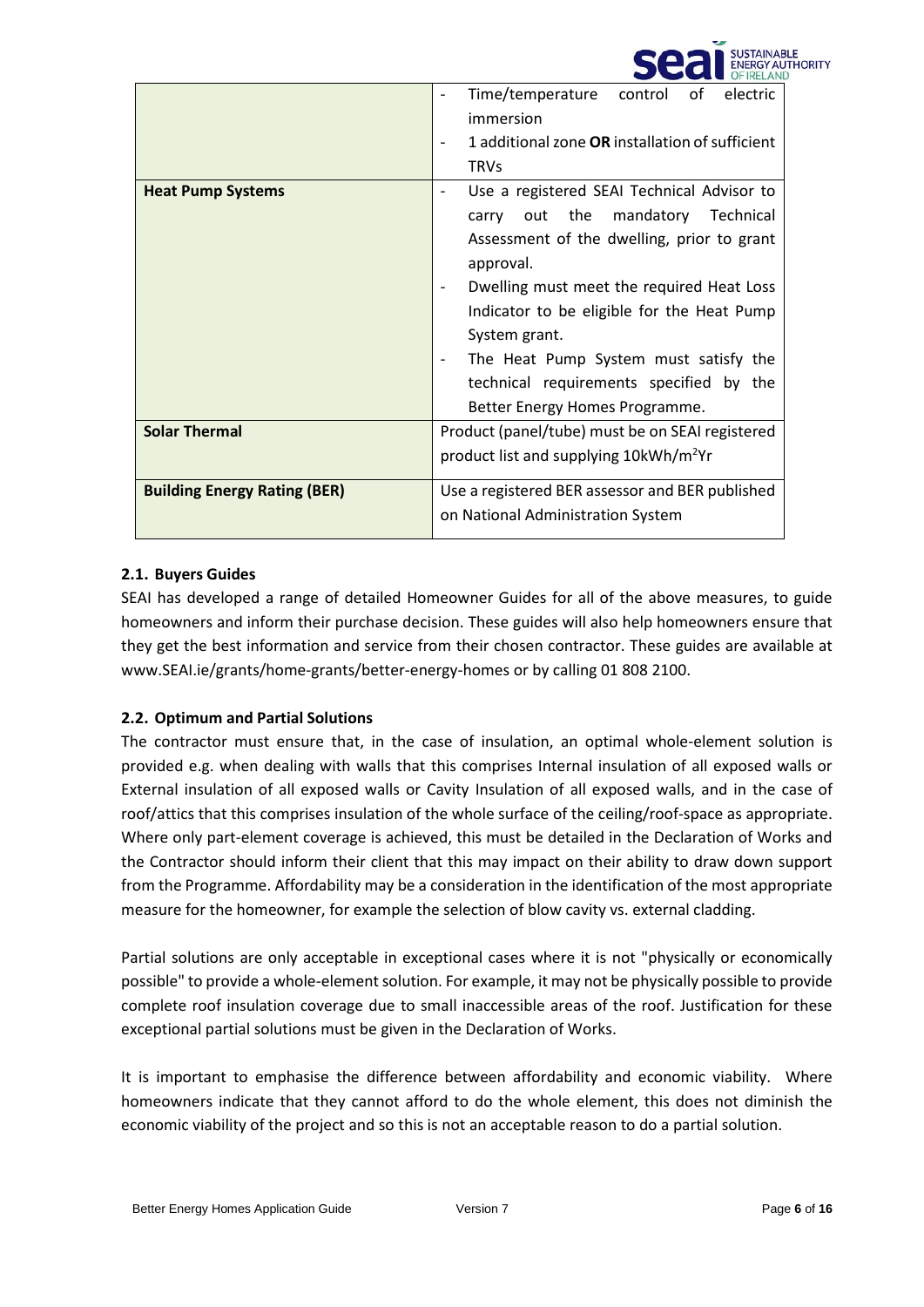

#### **2.3. Special Advice and Precautions**

#### *Ventilation*

Proper ventilation of a home is necessary in order to ensure:

- adequacy of fresh air for a healthy and comfortable environment for the occupants
- adequacy of the air supply for safe operation of particular types of fuel burning appliances
- minimisation of condensation risk
- avoidance of radon accumulation in affected areas

In undertaking the works, and on the basis of the findings of an initial assessment of the home, your contractor is required to ensure that no works will compromise existing ventilation provisions and install additional ventilation provision where required to comply with Programme standards.

#### *Planning and Protected Structures*

The Homeowners must consult with the Local Authority prior to commencement of the works if the property may be on the Local Authority Record of Protected Structures (RPS) list or is in an Architectural Conservation Area (ACA), or the installation of any measures supported by this programme may require approval from the Local Authority and or may require specialist knowledge on the part of the Contractor because of a potential effect on the character of the building and the architectural heritage value of the element to be changed.

Similarly, there are certain works that may change the external character of a conventional property, not on the RPS, to such an extent that approval may need to be sought from the Local Authority e.g. the installation of external insulation and alteration of the front profile of a property in certain cases. An alteration to glazing and doors could similarly require permission from the relevant Local Authorities.

Further information on the Special Advice and Precautions listed above can be found in the relevant Buyers Guides available at [www.seai.ie/grants/home-grants/better-energy-homes.](http://www.seai.ie/grants/home-grants/better-energy-homes)

#### **3. Registered Contractors, Technical Advisors and BER Assessors**

All works must be completed by a Contractor from SEAI's Registered List, which is available at [www.seai.ie/grants/home-grants/better-energy-homes](http://www.seai.ie/grants/home-grants/better-energy-homes) or on request from 01 808 2100. The Contractor must be registered for the particular measure that they are undertaking for the homeowner.

Contractors are registered by SEAI on the basis of a commitment to:

- Installing the works in accordance with the Technical Specification
- Adherence to a professional Code of Practice
- Demonstrated tax compliance and sufficiency of insurance cover\*
- Use of a standard contract with the homeowner for all jobs

When undertaking a Technical Assessment (mandatory for all Heat Pump System applications and grant claims), these must be completed by an independent SEAI registered Technical Advisor. A list of registered Technical Advisors is available on the SEAI website:

[www.seai.ie/grants/home-grants/better-energy-homes/heat-pump-systems](http://www.seai.ie/grants/home-grants/better-energy-homes/heat-pump-systems)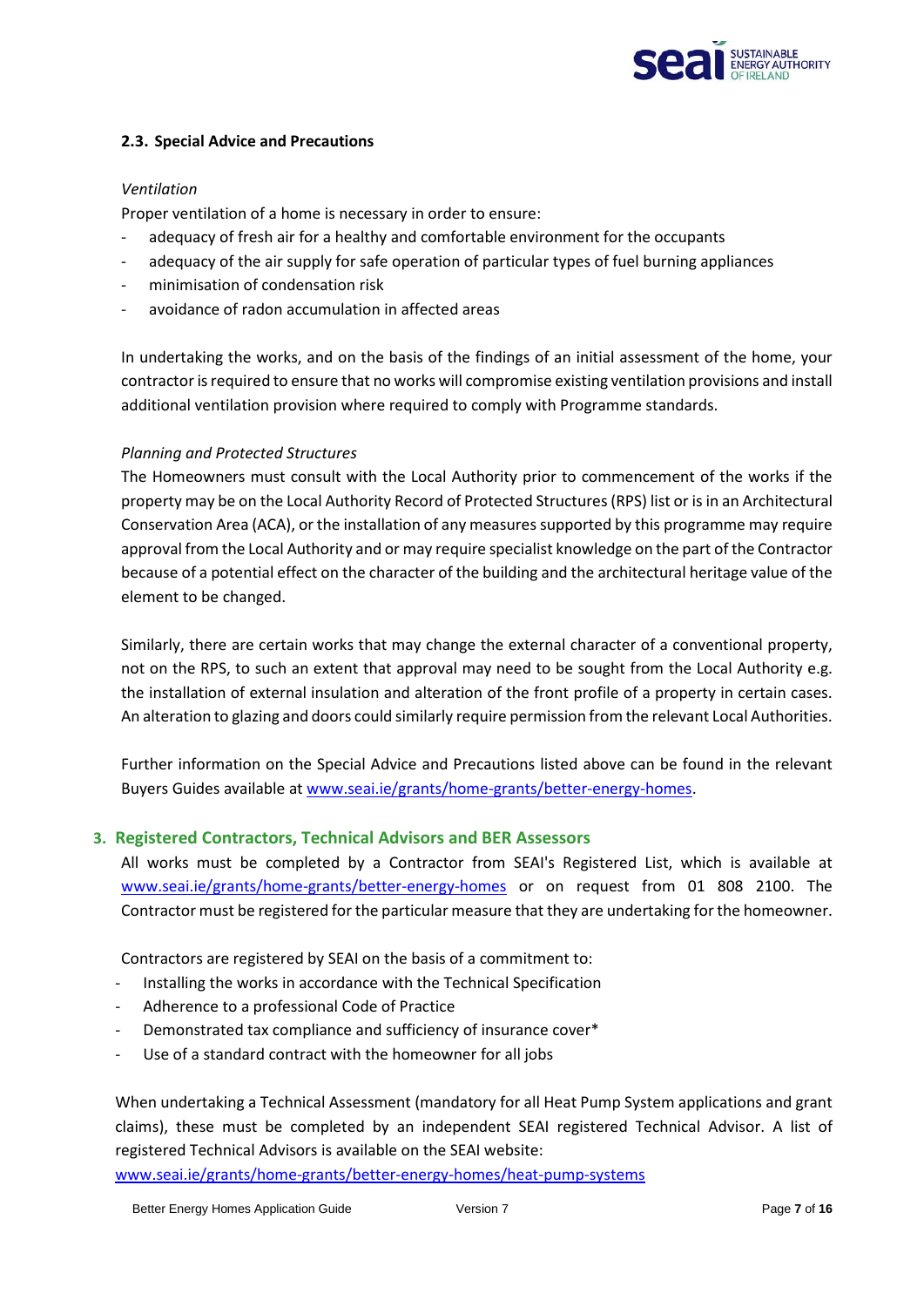

Technical Advisors are registered by SEAI on the basis of a commitment to:

- Carrying out technical assessments and producing completed and signed Technical Assessment documents in accordance with the Technical Advisor Specification.
- Adherence to a professional Code of Practice
- Demonstrated tax compliance and sufficiency of insurance cover\*

All of these requirements are intended to ensure consumer confidence and optimum quality of service.

When undertaking a BER (mandatory for all applications and grant claims), these must be completed by a registered BER Assessor. A list of registered assessors is available on the SEAI website [www.seai.ie/energy-ratings/building-energy-rating-ber](http://www.seai.ie/energy-ratings/building-energy-rating-ber) calling 1890-734237.

\* SEAIrequires Contractors, Technical Advisors and BER Assessorsto carry the relevant insurance policies provided by the insurance sector, to specified minimum cover levels. SEAI does not however prescribe the specific Terms and Conditions of those insurance policies.

The Contractors, Technical Advisors and BER Assessors on the SEAI's registered list referred to above have not been authorised by the SEAI in accordance with the Safety, Health and Welfare at Work (Construction) Regulations 2013. The Grantee acknowledges and agrees that SEAI is not the "client" for the purposes of the Safety, Health and Welfare at Work (Construction) Regulations 2013 and the Grantee will assume all responsibilities of the "client" as detailed within the Safety Health and Welfare at Work (Construction) Regulations 2013.

**Note: An applicant may use a different contractor from that indicated in their original application and the new contractor should be identified when requesting grant payment. However to be eligible for the grant the contractor used to complete the measure must be registered with SEAI for that measure at time of undertaking the works and claiming the grant. It is the applicant's responsibility to verify this when choosing to change contractors.**

# **4. Applying for and claiming a Better Energy Homes programme grant**

There are two methods to apply for a Better Energy Homes programme grant.

- Online: Immediate response once all the requested information is provided
- Application Form by Post: Response within 20 working days

#### **4.1. Before applying**

Please have the following information available to hand:

- MPRN is the Meter Point Reference Number. This number appears on your electricity bill, and is 11 digits long. The address associated with the MPRN will be the contact address used by SEAI for all postal correspondence. You should ensure that the details registered with ESB networks for this MPRN are correct and accurate.
- The year in which your house was built and occupied (Insulation and Heating Controls grant applications must be prior to 2006. Heat Pump Systems and Solar Thermal grant applications must be prior to 2011).
- The particular measures which you wish to undertake as part of the Better Energy Homes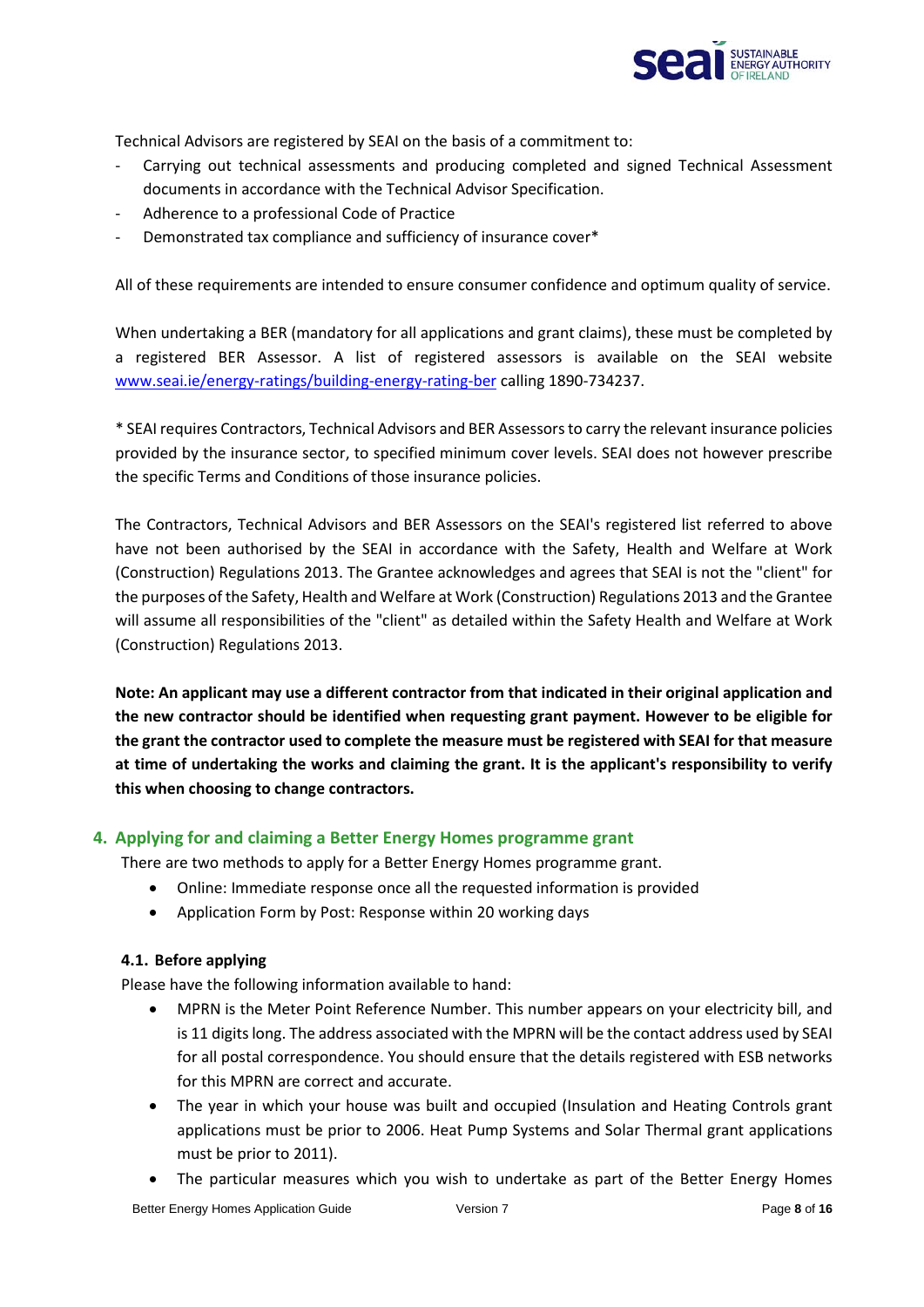

programme.

- You should have already selected an SEAI registered Contractor as you will need to know their name and SEAI registered number.
- In the case of a Heat Pump System application, you should have already completed the mandatory Technical Assessment.
- For an online application you will need an email address. In the instance where perhaps you don't have a personal e-mail address please ask a relative or trusted close friend for use of their e-mail address. You must be able to receive e-mails at this address in order to accept the grant updates.

# **NOTE: It is very important that neither a Contractor nor an Assessor applies on your behalf as this contravenes the terms and conditions of their registration. See Section 8 below**

# **4.2. Online Application Process**

- Log ont[o www.seai.ie/grants/home-grants/better-energy-homes](http://www.seai.ie/grants/home-grants/better-energy-homes)
- Click online application.
- Complete the application form.
- Follow the steps to get grant approval.
- The Grant Offer will be made online. When you click the "Accept" option on the "Confirm Offer Acceptance" screen, the Grant Offer becomes valid.
- **The Grant Offer, once accepted by the applicant, remains valid for six (6) months from the date of issue of the Grant Offer notification.**

# **4.3. Postal Application Process**

- Download the application form at [www.seai.ie/grants/home-grants/better-energy-homes](http://www.seai.ie/grants/home-grants/better-energy-homes) or request one by contacting 01 808 2100
- Complete the application form and send to:

*Better Energy Homes Programme The Sustainable Energy Authority of Ireland, P.O. Box 119, Cahirciveen, Co. Kerry*

- Your Grant Offer will issue to your postal address and you will have 30 days in which to accept and validate your Grant Offer. If you do not return your 'Acceptance of Offer' form, your offer will lapse and you will have to reapply. You must not make any purchases or commence works until you have accepted the offer.
- The Grant Offer, once accepted by the applicant, remains valid for six (6) months from the date of issue of the Grant Offer notification.

# **4.4. Accepting the Offer - Getting Works Done**

Once you have accepted the offer online or by post, a letter of offer will be sent in the post to your contact address, with the Declaration of Works forms required for claiming a grant. You must then:

Agree a formal contract with your chosen Contractor(s) - this is an explicit requirement for Contractors. It is there for the purpose of consumer protection and may help avoid disputes which might otherwise arise.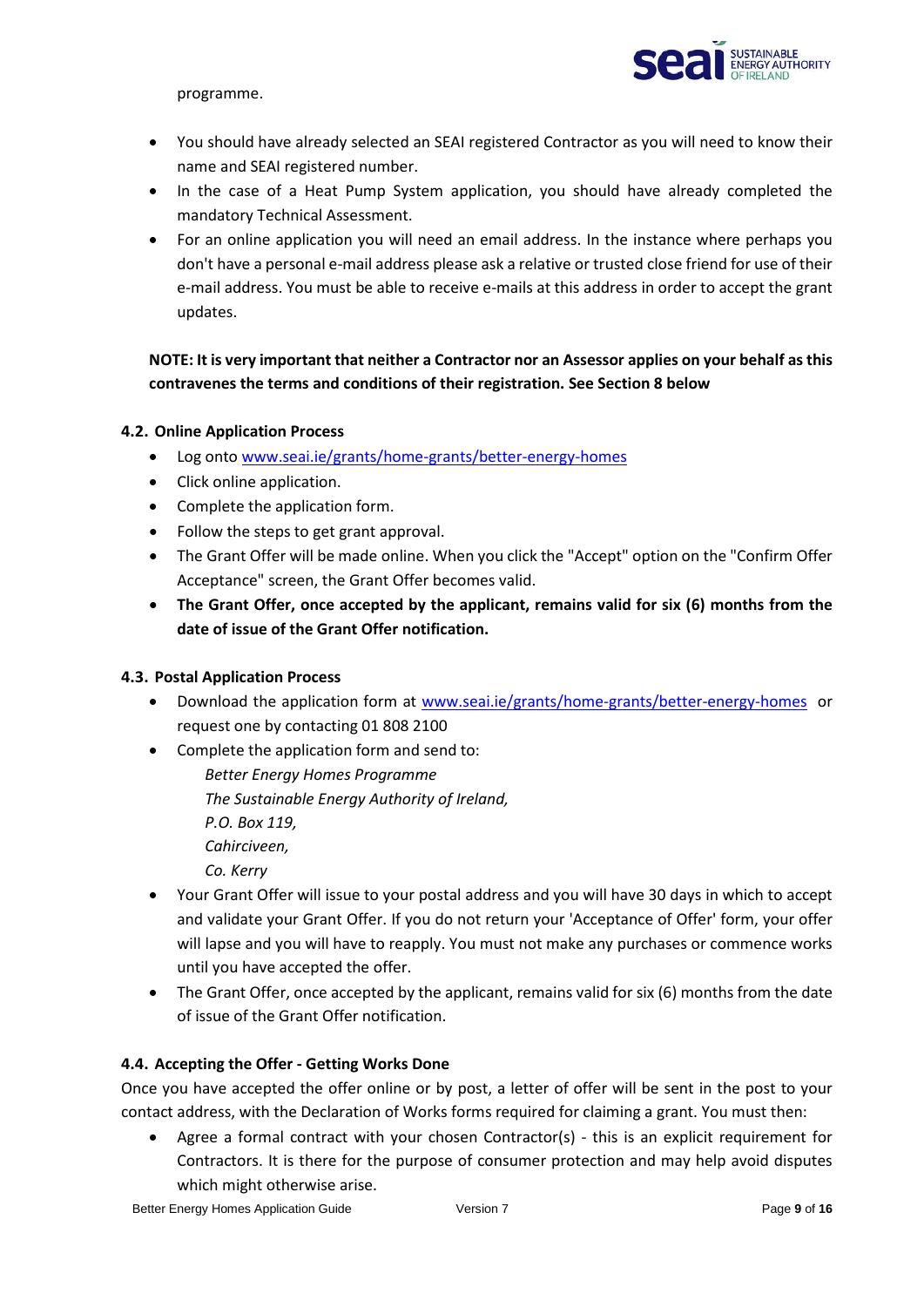

- Organise for the measures for which you have received grant approval to be carried out and fully completed.
- Pay the Contractor in full, or enter into a financing agreement, for measures completed and ensure both the Contractor and yourself sign the Declaration of Works form. A separate Declaration of Works (DOW) form is required for each measure completed. You should also ensure that the Contractor has completed the relevant section on the BER DOW.
- Have a registered BER Assessor (see [www.seai.ie/energy-ratings/building-energy-rating-ber\)](http://www.seai.ie/energy-ratings/building-energy-rating-ber) undertake a BER assessment of your home and complete the BER DOW.

### **4.5. Claiming Your Grant Payment**

- Once all measures have been completed including the BER Assessment, review all DOW forms and the Request for Payment form to ensure that all sections have been completed, signed and dated by the relevant Contractor(s), Assessor and you.
- You must insert your bank details i.e. bank name, bank account name, bank account number and sort code. (Please note that currently we cannot process payments to Credit Union accounts.). The request for payment form must be signed and dated.
- You should sign all DOW forms in the Homeowner Declaration section.
- If for any reason some or all of the works were not undertaken, the grant should be cancelled, and sent with documents for payment claim.
- All paperwork must be submitted together within the six month grant offer period.
- Submit all documents together to the address below:

*Better Energy Homes Programme, Sustainable Energy Authority of Ireland, P.O. Box 119, Cahirciveen, Co. Kerry*

Please note incomplete or missing forms will result in your grant claim being rejected and all forms being returned to you for resolution. This in turn may result in a delay in your grant claim.

In the instance where a Contractor is completing works within his own home then only the cost of materials will be deemed qualifying expenditure.

**Homeowners are required to retain their invoices and receipts for all works undertaken and to have them available for presentation to SEAI personnel or its agent/ inspector should their home be selected for verification and/or technical inspection or for audit by SEAI. See Section 7 below for more information on home inspections.**

#### **4.6. Homeowner Records**

During the upgrade works you may receive various documents from your Contractor(s). It is very important that these documents are kept in a safe place and are available for either your BER Assessor or for an inspection by a Better Energy Inspector.

The information that you will receive may include some of the following:

- Technical Assessment document (Heat Pump Systems application)
- Invoice for works
- Contract for works

Better Energy Homes Application Guide Version 7 Version 7 Page 10 of 16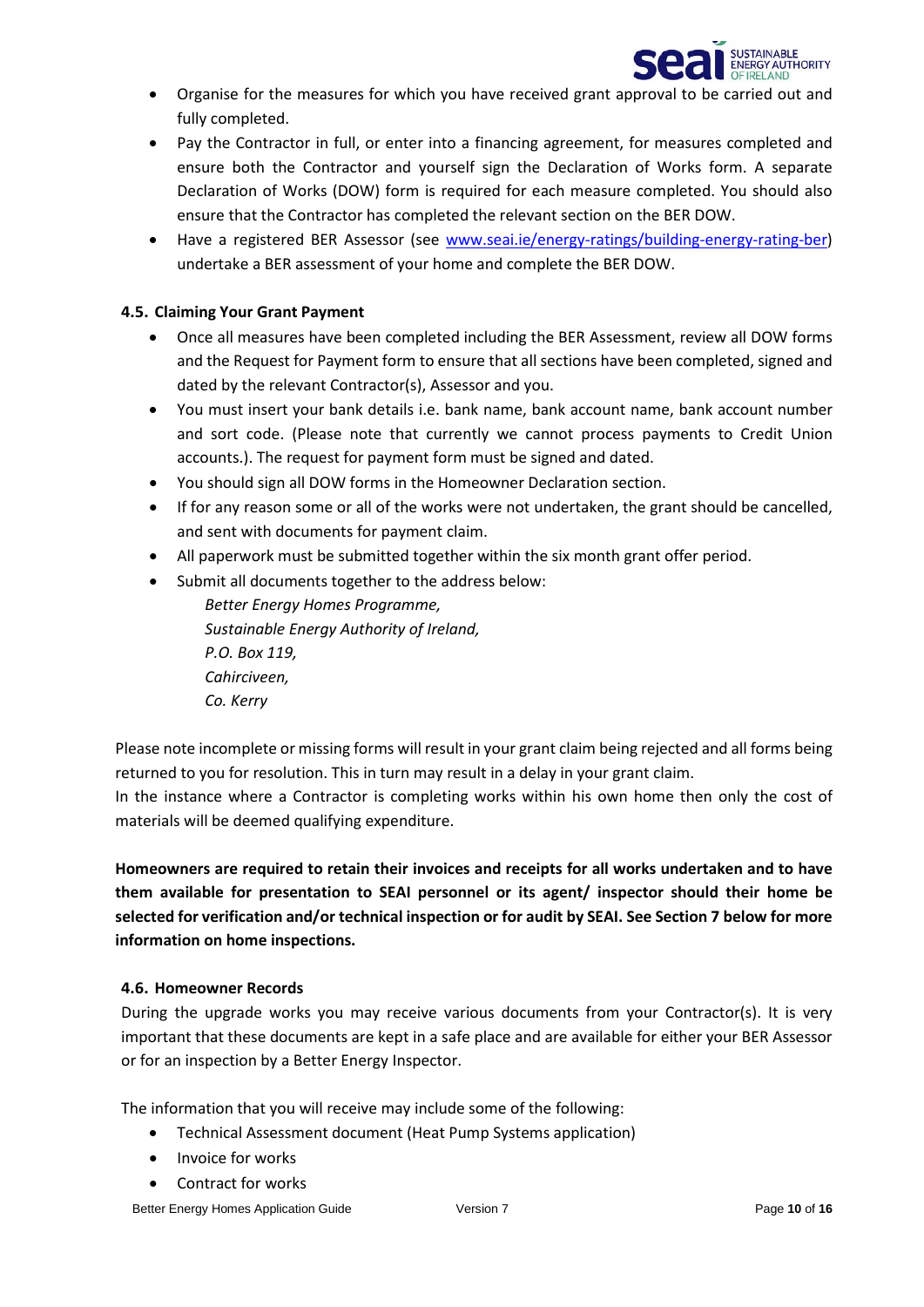

- Receipt/proof of payment
- Supplier warranty
- Supplier guarantee
- Boiler log book
- Product certification
- Manufacturer/product details and datasheets
- Designer/Installer sign-off (Heat Pump Systems)
- Commissioning reports
- Other relevant certificates

The BER Assessor requires evidence of what product was used in the upgrade in the energy efficiency of your home. Sometimes this information can be gained on site, for example the boiler efficiency can be worked out from the model name and number which is usually noted somewhere on the outside of the boiler. Wall insulation materials can be harder to identify as they are typically covered up as part of the works. Where the BER Assessor does not know or cannot easily identify the upgrade materials, defaults may be used. This will affect the BER rating achieved.

This information may also be useful if you wish to sell your house or if you encounter a problem with any of the work. SEAI recommends that you keep all this information together in a safe place for future reference.

# **5. Home Insurance**

While verified appropriate insurance for works envisaged under Better Energy Homes are a requirement for contractor registration it is recommended that homeowners advise their own home insurance companies of the planned works before they commence.

# **6. Contract for Works**

It is a requirement of registration that all Contractors have a written contract with homeowners for all works undertaken under the Better Energy Homes programme. Homeowners are therefore required to comply with this requirement and ensure that there is a contract in place between the Homeowner and the Contractor, which will ensure appropriate levels of consumer protection. (Note SEAI have made a so called model contract available on its website to help in this process.) In instances where a Contractor refuses to comply with this requirement then homeowners are urged not to proceed with this contractor and to notify SEAI accordingly at 01 808 2100.

# **7. Installation Inspections**

All installations may be subject to inspections by Better Energy Inspectors for governance and/or quality purposes. Properties may be selected by a random sampling process or may be selected for specific reasons and homeowners will be notified by SEAI prior to such inspections. It is important to note that, under the Terms and Conditions of the grant (See Clause 17 in Section 8 below); applicants must grant access to their home for inspection within 14 days of initial request save in exceptional circumstances demonstrated to the satisfaction of the inspector and SEAI. Failure to grant access to the home for inspection may lead to grant refusal or grant claw back.

• In the case of Verification Inspections the inspection will precede payment of the grant and SEAI or its Agents, will content themselves that the works have in fact been installed in the identified installation address, and the relevant Contractors have been fully paid or entered a payment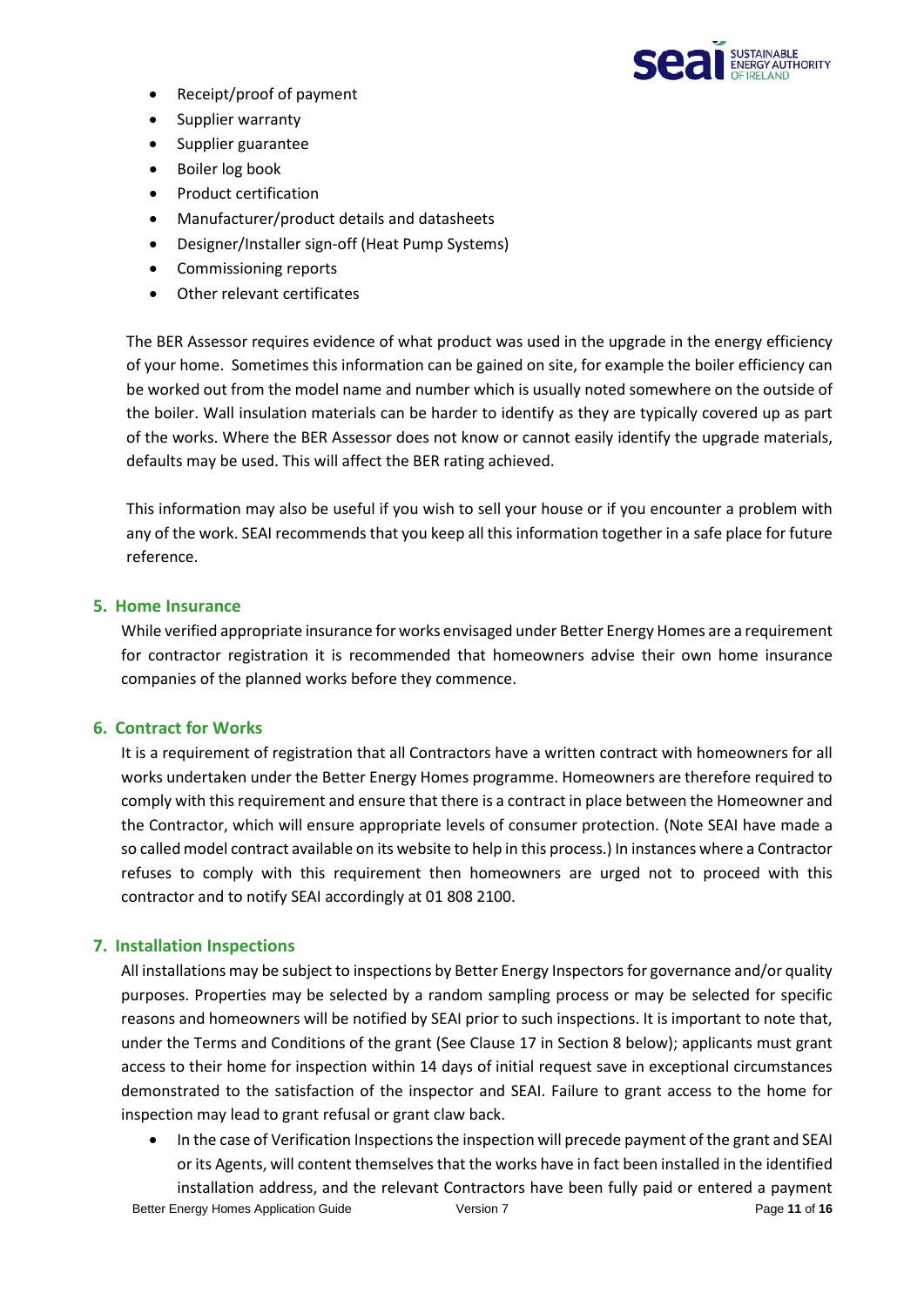

agreement with the householder. Grant payment will be made upon satisfactory receipt of the verification inspection report from the Better Energy Inspector.

• Technical inspections will on the other hand consider the workmanship and quality aspects and will take place once installation is completed and possibly after the payment of the grant; they will be scheduled for an appropriate time thereafter, and will not delay payment. The report of the Better Energy Inspector will be used by SEAI in order to inform ongoing development of Quality Assurance within the Better Energy Homes programme.

Homeowners are required to retain invoices and receipts for works undertaken and to have them available for presentation to SEAI personnel or its agent/ inspector should their home be selected for inspection.

#### **8. Terms and Conditions**

- 1) The Application Guide, Application Form and Terms and Conditions are those published on the SEAI website on the date of submitting the application. However, SEAI may, if required by law or otherwise and without incurring any liability, vary, revise or supplement the Terms and Conditions of the Programme after the applicant's submission of an application and these revised or supplemented Terms and Conditions (as published on the SEAI website) will apply to the application unless the applicant chooses to withdraw its application or withdraw from the contract. The applicant must monitor SEAI's website in order to learn of any such changes to the Terms and Conditions.
- 2) The applicant's agreement with SEAI in the event of a Grant Offer being accepted will comprise the Terms and Conditions, the Application Guide (including its Appendices), and the rest of the Application Form. The applicant, having accepted the Grant Offer and communicated their acceptance of it to SEAI, shall comply with and agree to be bound by the provisions of the Terms and Conditions of the Programme and these documents. In the event of any conflict arising between these documents the order of precedence shall be:
	- a. the Terms and Conditions of the Programme
	- b. the rest of the Application Guide less the Terms and Conditions of the Programme
	- c. the rest of the Application Form less the Terms and Conditions of the Programme
- 3) In the case of an application through an Energy Partner, the applicant's agreement with SEAI in the event of a Grant Offer being accepted will comprise the Terms and Conditions, the Application Guide (including its Appendices) and the Energy Partner's Application Form and Terms and Conditions. Where there is a conflict between SEAI's terms and conditions and those of the Energy Partner, SEAI's terms and conditions will take precedence.
- 4) The applicant must ensure that he/she completes and submits, to the extent applicable, the latest version of the Application Form (see [www.seai.ie/grants/home-grants/better-energy-homes](http://www.seai.ie/grants/home-grants/better-energy-homes) or call 01 8082100 for the latest version). Neither a Contractor nor an Assessor may apply on your behalf.
- 5) In the case of an application through an Energy Partner, the applicant must ensure that he/she completes and submits, to the extent applicable, the latest version of the Energy Partner's Application Form. The Energy Partner is permitted to apply on your behalf.
- 6) In the case of a heat pump system grant or solar thermal grant, the applicant must be the owner of an existing home built and occupied before 2011, located in the Republic of Ireland. In the case of insulation grants or heating control grants, the applicant must be the owner of an existing home built and occupied before 2006, located in the Republic of Ireland. The Better Energy Home grants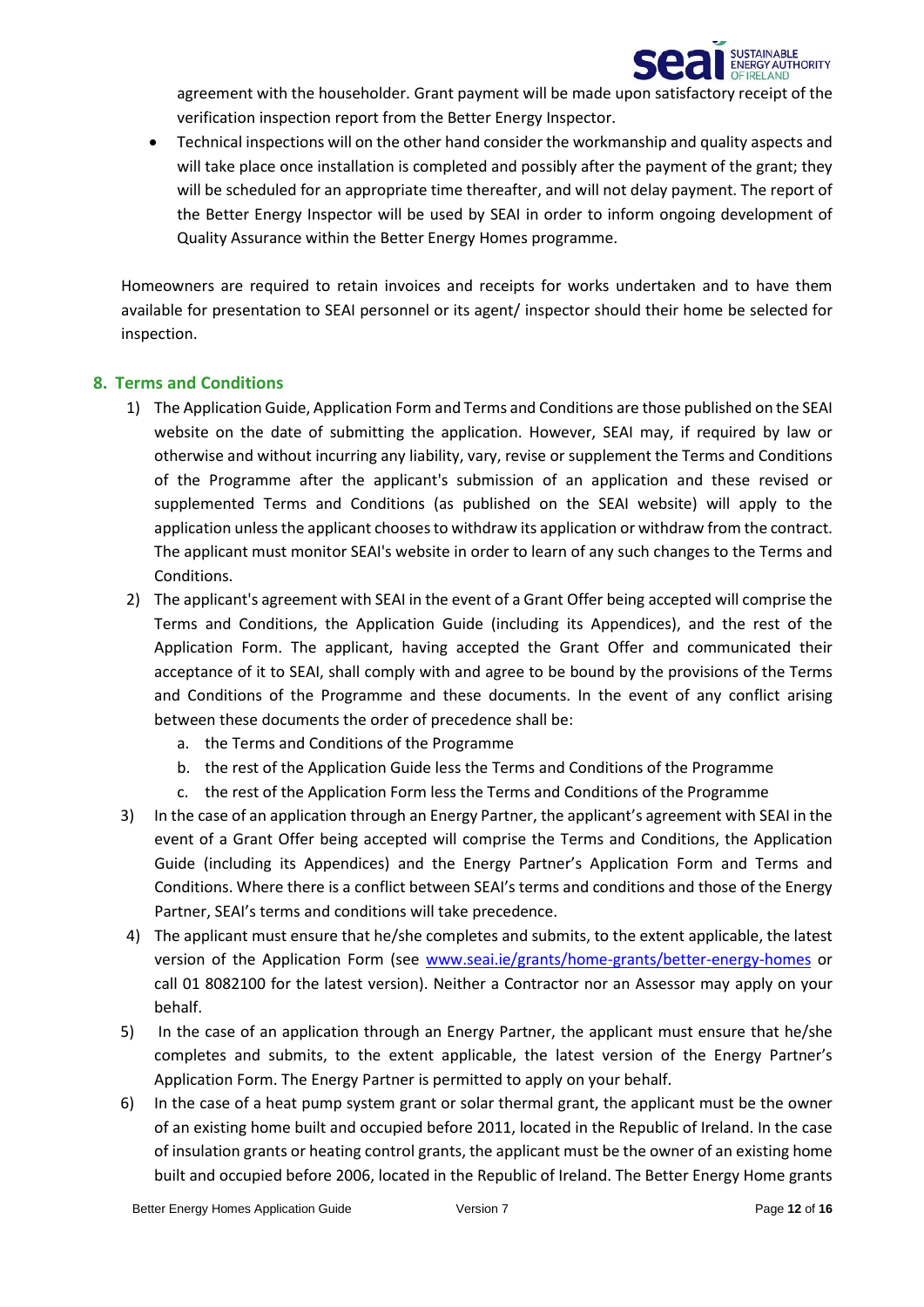

are not applicable to mobile homes, caravans, houseboats or other temporary dwellings. Only fixed permanent dwellings are supported.

- 7) The applicant must undertake a measure(s) identified from the measure types supported under the Programme. Grants may only be claimed after the measures are fully completed and the Contractor has been paid by or has entered into a financing agreement with the homeowner.
- 8) The applicant must have a Building Energy Rating (BER) assessment of their home undertaken by a registered BER Assessor following completion of the upgrade works. The applicant must, in conjunction with their chosen BER Assessor, provide SEAI with evidence of this BER by way of the forms provided to them at time of Grant Offer.
- 9) The spirit and objective of the Programme is to assist homeowners in improving the energy efficiency of their homes. The applicant therefore agrees that its application relates to works which are economically and physically practicable and which will secure the optimal energy efficiency improvements to its home. The applicant also agrees that the Grant monies will be coupled with its funds to the extent necessary to achieve this goal. In specifying works to which this application relates, the applicant confirms that its application does not concern works which are inefficient or incomplete in nature so as to render the expenditure of the Grant monies uneconomic.
- 10) The applicant vouches that measures applied for have not already been supported by other government programmes or by SEAI through Better Energy Homes or other programmes.
- 11) The applicant must engage a Contractor listed on the SEAI Registered Contractor list to carry out the supported measure. The Contractor must be active on the SEAI Registered Contractors list at the time of application and when works are being carried out.
- 12) Applicants must ensure that they accept their Grant Offer and the attaching terms and conditions. A grant is accepted by:
	- a. Online: Acceptance is confirmed by selecting the "Accept" option on the "Confirm Offer Acceptance" Screen.
	- b. Offline: The Grant Offer including the Acceptance of Offer form will be issued to your postal address. The Acceptance of Offer form needs to be signed by the applicant and returned in accordance with the timelines prescribed by SEAI. If you do not return your Acceptance of Offer form within these timelines, your Grant Offer will lapse and you have to reapply.
	- c. In the case of an Energy Partner application, the Energy Partner's Acceptance of Offer form needs to be signed by the applicant and returned to the Energy Partner in accordance with the timelines prescribed by the Energy Partner. If you do not return your Acceptance of Offer form within these timelines, your Grant Offer will lapse and you have to reapply.
- 13) The applicant must secure approval from SEAI before assuming he/she will receive the Grant. SEAI reserves the right to reject/approve applications for Grants under the Programme.
- 14) In the case of Energy Partner applications, the applicant must secure approval from their Energy Partner before assuming he/she will receive the Grant. SEAI reserves the right to reject/approve applications for Grants under the Programme.
- 15) The applicant must ensure Grant approval is received before proceeding with any product purchase or installation work. Costs incurred prior to Grant approval are ineligible and may result in the entire grant being withdrawn.
- 16) The Grant, once approved, is only payable in respect of the type of measures identified in the Application and referenced in the Grant Offer.
- 17) In the case of a Heat Pump System grant application;
	- a) The applicant must engage a Technical Assessor listed on the SEAI Registered Technical Assessor list to carry out the mandatory technical assessment.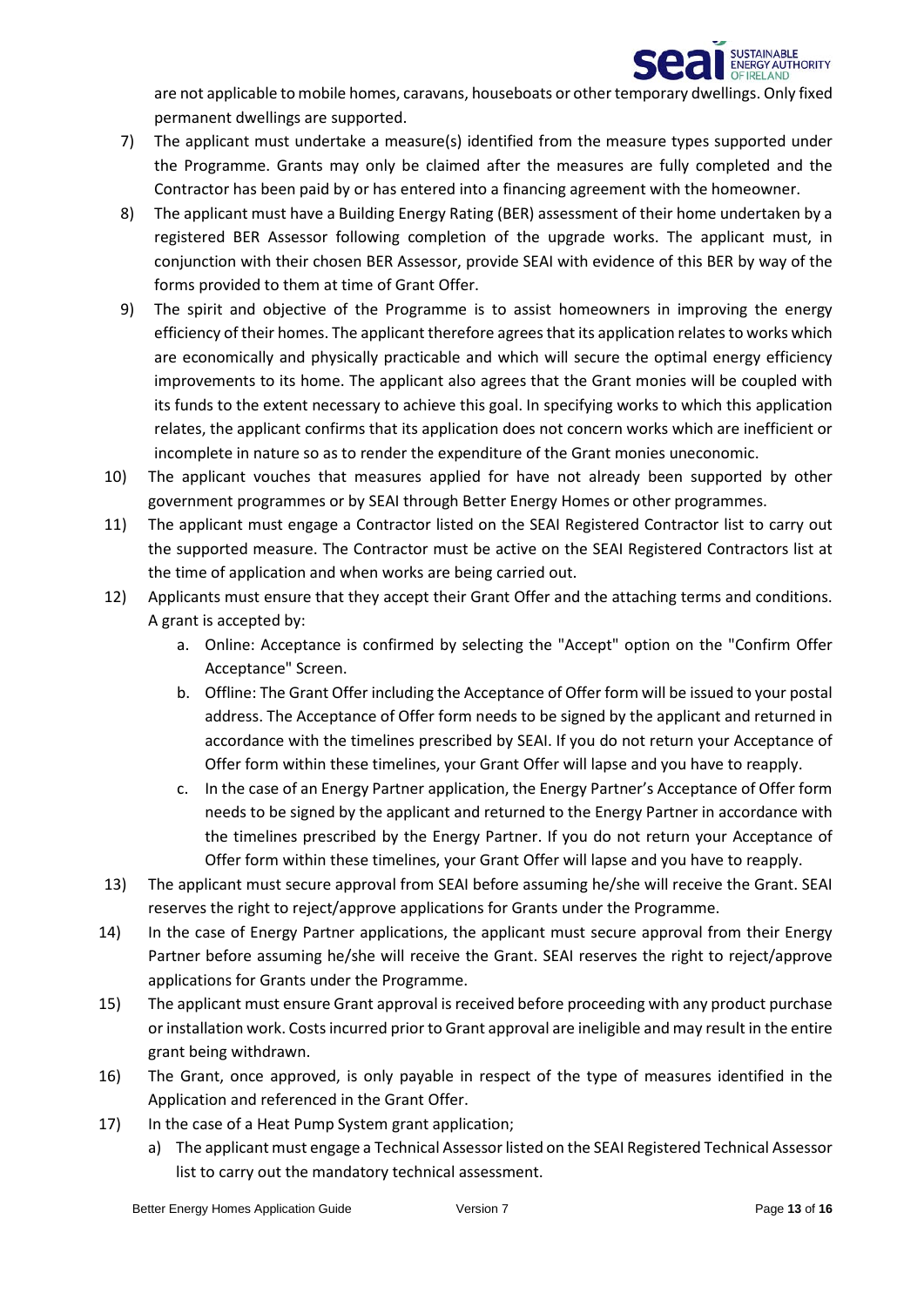

- b) The applicant must upload the technical assessment document in order to receive approval to proceed to the Heat Pump System grant application.
- c) The applicant must carry out any necessary works, identified in the technical assessment, to achieve the required Heat Loss Indicator.
- d) The Heat Pump System grant including the contribution to the cost of the technical assessment will only be paid on successful completion of the Heat Pump System grant measure and achievement of the required Heat Loss Indicator.
- 18) A bonus of:
	- a. €300 will be payable to the applicant if the applicant undertakes and completes 3 measures using grants provided under the Better Energy Homes Programme; and
	- b. a further €100 will be payable to the applicant if the applicant undertakes and completes a further measure (i.e. 4 in total) using a grant provided under the Better Energy Homes Programme,
	- c. in respect of a single house with the same MPRN number (collectively the "Bonus"), whether the measures are completed under the current application or any other applications accepted by SEAI under the Better Energy Homes Programme. The Bonus is only payable to the applicant provided the relevant measures and related works have all been completed to in full compliance with the Better Energy Homes Programme requirements and the Terms and Conditions governing each of the grants concerned. Bonus amounts payable will be specified at grant payment stage. Neither a Building Energy Rating (BER) nor a Technical Assessment can be counted as a measure for the purposes of the Bonus.
- 19) The six month term of the Grant starts on the date the Grant Offer has been made. All work and documentation must be submitted to SEAI before the six month Grant expiry date, noted on the Grant Offer. Failure to do so will result in your Grant being declined.
- 20) The timing of fulfilment of the Grant to approved applicants is subject to the funding allocated by government to the Programme in a particular calendar year, in accordance with public financial procedures. Where all other conditions are met, payment will be made on a "first come, first served" basis. Where funding is exhausted in a particular calendar year, payment to remaining applicants will be deferred until such time as further funds may become available. Deferred payments will receive priority, if and when those funds become available.
- 21) Should his/ her property be selected as part of a sample inspection process, the applicant must grant full access to his/ her home for verification and/or technical inspection within 14 days of request for access, save in exceptional circumstances demonstrated to the satisfaction of the inspector. Failure to satisfy this full access requirement will be considered a breach of these Terms and Conditions (see Clause 26 below). In the instance of wall assessments, some of these inspections may result in the undertaking of "invasive" tests, including boroscope probing and thermal imaging. The applicant may also be requested to participate in follow-up research (by telephone call, SMS survey, email or postal questionnaire) as may be commissioned by SEAI or its agents in relation to the inspection process. The applicant acknowledges that SEAI will have to provide certain contact details to third party contractors in relation to these matters and the applicant hereby consents to SEAI making these disclosures.
- 22) The householder must facilitate any reasonable request made by SEAI or its agents requiring the contractor to return to the house in order to make good any works deemed not to meet the standards of the Programme.
- 23) The applicant must obtain all necessary consents, permissions and statutory approvals and have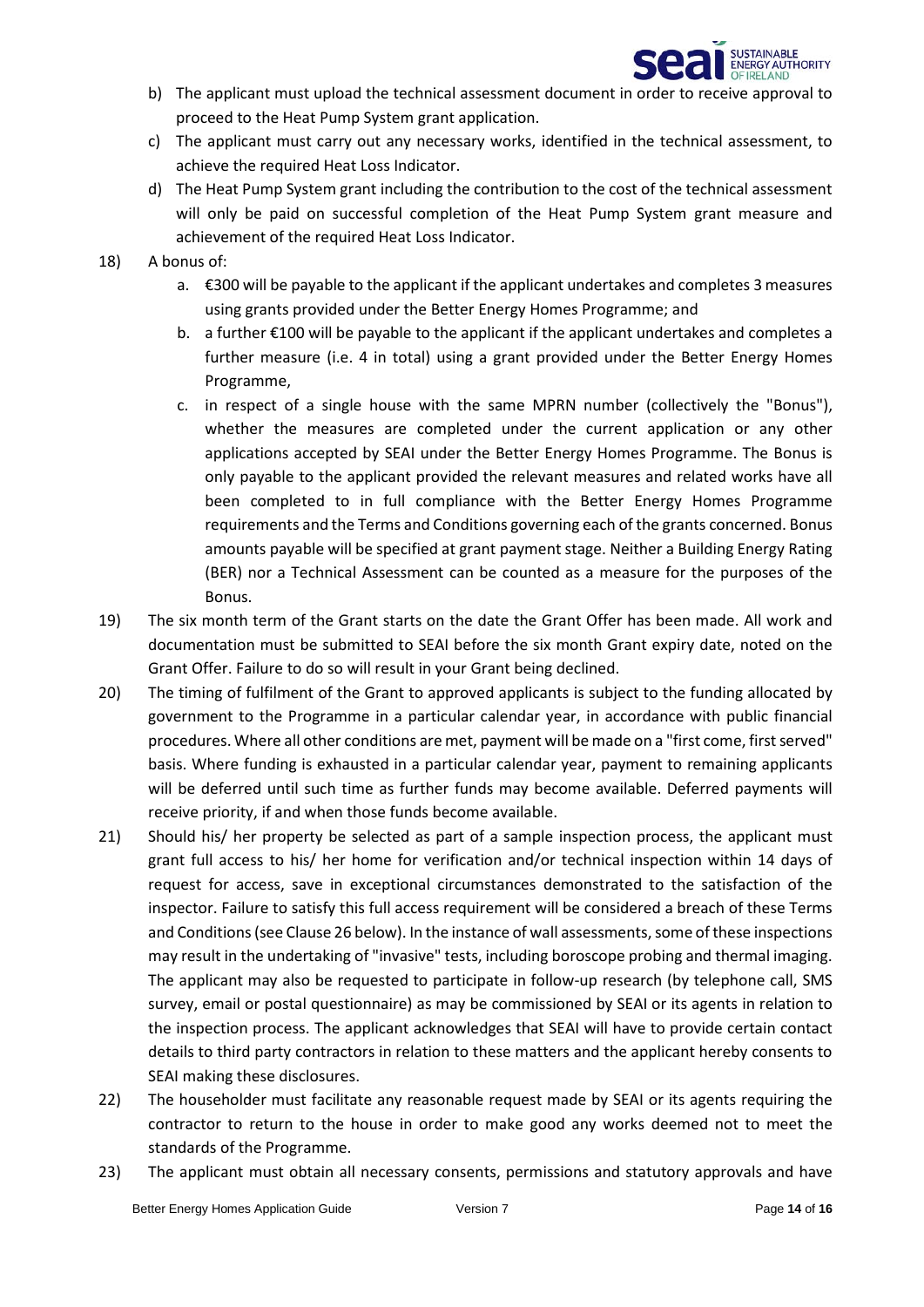

authority to install the measures in his/her home.

- 24) SEAI accepts no liability or responsibility, whether for breach of contract, negligence or otherwise, in respect of any direct or indirect loss, expense, dispute, claim, proceedings or cause of action arising out of, or in relation to, any product (or its suitability), any materials (or their suitability), equipment (or its suitability), work, system, service, specification, standard, installation or the qualification or performance of the Contractor in respect of which a Grant Offer has issued, or grant approval or payment was given by SEAI. No undertaking, guarantee, assurance or other warranty, express or implied, is given by SEAI, or any of its agents or servants, in respect of the cost, quality, efficiency and/or benefit of any work, equipment, materials, product, service or installation provided under the Programme. The fact of registration on the Registered Contractors List for the Programme does not infer any warranty or endorsement of that contractor by SEAI.
- 25) The information in the documents referred to in Clause 2 and on SEAI's website is not intended to warrant or guarantee the quality of the materials, product and/or the installation chosen by the applicant.
- 26) In the event of any breach of these Terms and Conditions of the Programme or the other documents referred to in Clause 2 and Clause 3 above by the applicant and where the applicant has received payment pursuant to the Programme, SEAI shall, amongst its remedies against the applicant, be entitled to demand the complete repayment of and fully clawback the Grant and the applicant agrees to comply with any such demand within one month of the date of the letter from SEAI containing such demand.
- 27) In the event of any breach of the Terms and Conditions of the Programme or the other documents referred to in Clause 2 and Clause 3 above by the applicant in respect of any grant or measures counted towards the Bonus (whether under this application or a different application under the Better Energy Homes Programme) and where the applicant has received payment of the Bonus pursuant to the Programme, SEAI shall, amongst its remedies against the applicant, be entitled to demand the complete repayment of and fully clawback the Bonus and the applicant agrees to comply with any such demand within one month of the date of the letter from SEAI containing such demand.
- 28) With the exception of Clause 21 above which must be complied with in accordance with the terms of that Clause, the applicant shall follow the SEAI complaints procedure in relation to any disputes between the applicant and SEAI concerning any matter in connection with the Programme.
- 29) The applicant shall have a formal contract in place with each of their chosen registered Contractors before works commence.
- 30) Any false, fictitious or fraudulent statements or claims knowingly made on grant applications, Declaration of Works or supporting documentation, submitted in respect of previous grant applications/claims or otherwise made to SEAI, its authorised officers, or a Better Energy Inspector, or any breach of these Terms and Conditions of the Programme may result in current and future applications being deemed ineligible by SEAI. In respect of applications where the applicant has already received payment pursuant to the Scheme, Clause 26 and 27 shall also apply.
- 31) The Applicant acknowledges that SEAI is subject to the requirements of the Freedom of Information Act 2014 ("FOIA") and shall assist and co-operate with SEAI to enable SEAI to comply with its information disclosure obligations. SEAI undertakes to use its reasonable endeavours to hold confidential any information provided by the Applicant, subject to the SEAI's obligations under law, including the FOIA.
- 32) Data Protection Statement:
	- a. SEAI complies with its obligations as a Data Controller and Data Processor under all